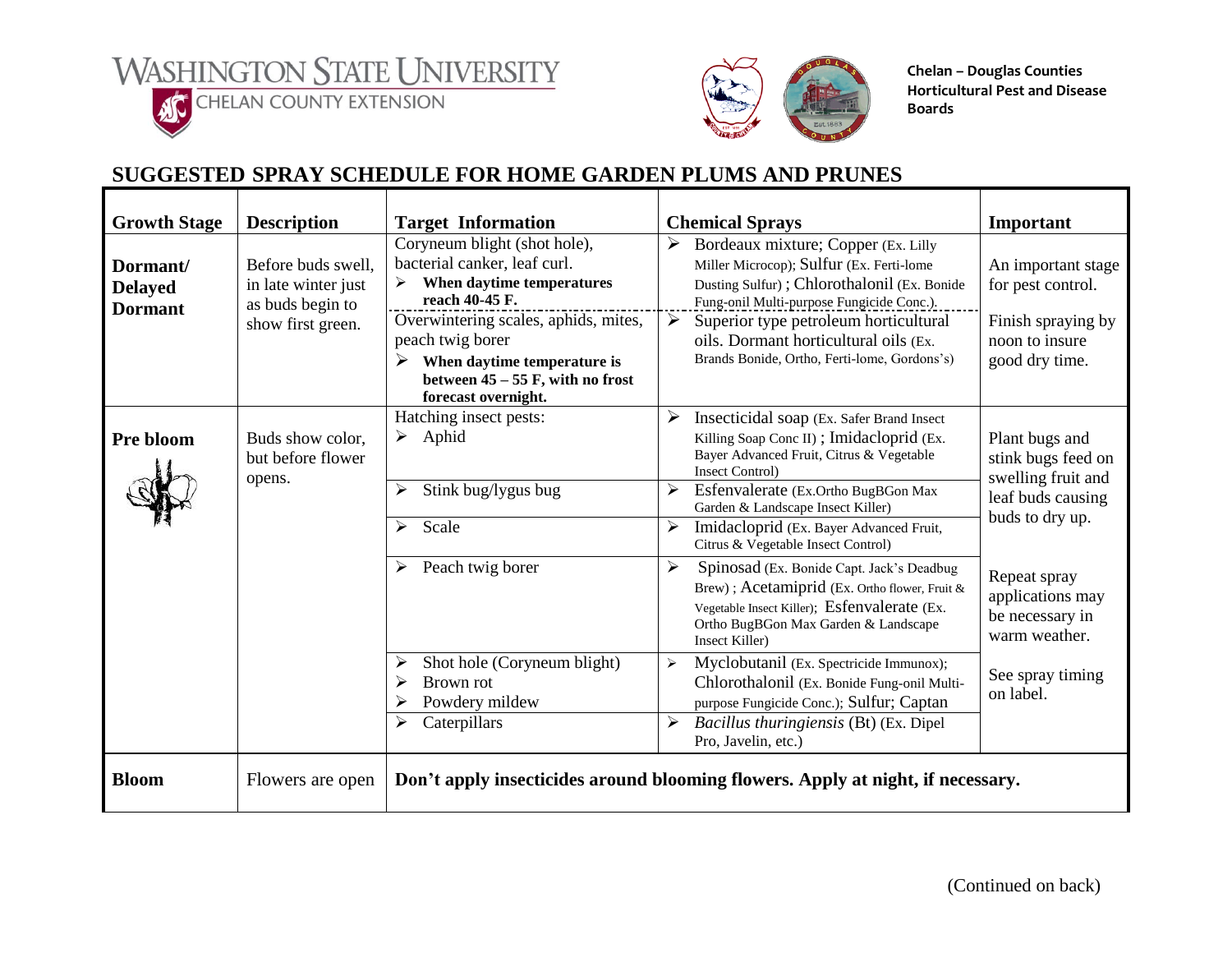| <b>Petal Fall or</b><br><b>Shuck</b>    | Just as dead<br>flowers fall away<br>from young fruit.                                                                                                                                                                                                                                                                                                                                                                                                                                                                                                                                                                                                                                                                                                                                                                                                                                                                                                                                                                                                        | Fungal problems:<br>Brown rot, powdery mildew,<br>Coryneum blight<br>Insect pest problems:<br>$\triangleright$ Aphid, plant bugs, stink bugs<br>Feeding caterpillars:<br>peach twig borer, leaf roller, etc.                                  | See 'Pre bloom' above<br>$\triangleright$ See 'Pre bloom' above<br>$\triangleright$ See 'Pre bloom' above                                                                                                                                                      | An important time<br>for managing pest<br>problems.<br>Make sure spray<br>covers top and<br>bottom of leaves. |  |  |
|-----------------------------------------|---------------------------------------------------------------------------------------------------------------------------------------------------------------------------------------------------------------------------------------------------------------------------------------------------------------------------------------------------------------------------------------------------------------------------------------------------------------------------------------------------------------------------------------------------------------------------------------------------------------------------------------------------------------------------------------------------------------------------------------------------------------------------------------------------------------------------------------------------------------------------------------------------------------------------------------------------------------------------------------------------------------------------------------------------------------|-----------------------------------------------------------------------------------------------------------------------------------------------------------------------------------------------------------------------------------------------|----------------------------------------------------------------------------------------------------------------------------------------------------------------------------------------------------------------------------------------------------------------|---------------------------------------------------------------------------------------------------------------|--|--|
| <b>Summer</b>                           | Warm weather                                                                                                                                                                                                                                                                                                                                                                                                                                                                                                                                                                                                                                                                                                                                                                                                                                                                                                                                                                                                                                                  | <b>Peach Tree Borer - major pest</b><br><b>Alternative control for Peach</b><br>➤<br>tree borer:<br>Wrap trunk with spun polyester garden<br>blanket, burying the bottom edge at least<br>4 inches into soil.<br>> *Spotted winged Drosophila | $\blacktriangleright$<br>Esfenvalerate (Ex. Ortho BugBGon Max<br>Garden & Landscape Insect Killer, Monterey<br><b>Bug Buster)</b><br>Multiple applications applied to trunk.<br>Follow all label directions.<br>Spinosad (Ex. Monterey Garden Insect<br>Spray) | Toxic to bees $-do$<br>not apply around<br>blooming plants.<br>* New summer<br>pest!                          |  |  |
| Fall                                    | Prevention of Coryneum blight (shothole), bacterial canker and leaf curl.<br>Prior to rainy weather, usually October, apply copper or sulfur based fungicide or chlorothalonil as suggested in<br>"Dormant" section.                                                                                                                                                                                                                                                                                                                                                                                                                                                                                                                                                                                                                                                                                                                                                                                                                                          |                                                                                                                                                                                                                                               |                                                                                                                                                                                                                                                                |                                                                                                               |  |  |
| <b>Additional</b><br><b>Information</b> | CAUTION – Read this guide carefully. Read the product label directions carefully. Read and follow all<br>label directions for responsible use of any pesticide.<br>Aphids - Seldom build up to damaging levels in home garden fruit trees. Wash them off with a stream of water from the<br>◆<br>hose, you rarely have to spray.<br>Pesticide resistance - Vary products during the season and in following seasons to minimize pest resistance.<br>Too much fruit to handle – Cut down tree and purchase quality fruit for use. Help commercial orchards by<br>maintaining good care and pest management practices for your desired fruit trees!!!<br>Further information – Contact WSU Chelan County Extension at (509) 667-6540 or our website at<br>http://county.wsu.edu/chelan-douglas/GARDENING/MG/Pages/default.aspx<br>Trade name disclaimer - Use of trade names are for example purposes only. No endorsement is intended. Other<br>appropriately labeled products containing similar active ingredients should provide similar levels of control. |                                                                                                                                                                                                                                               |                                                                                                                                                                                                                                                                |                                                                                                               |  |  |

Compiled by Paula Dinius, Urban Horticulturist, WSU Chelan County Extension. Revised 06/2013.

Extension programs and policies are consistent with federal and state laws and regulations on nondiscrimination regarding race, color, gender, national origin, religion, age, disability, and sexual orientation. Evidence of noncompliance may be reported through your local Extension office (509) 667-6540.